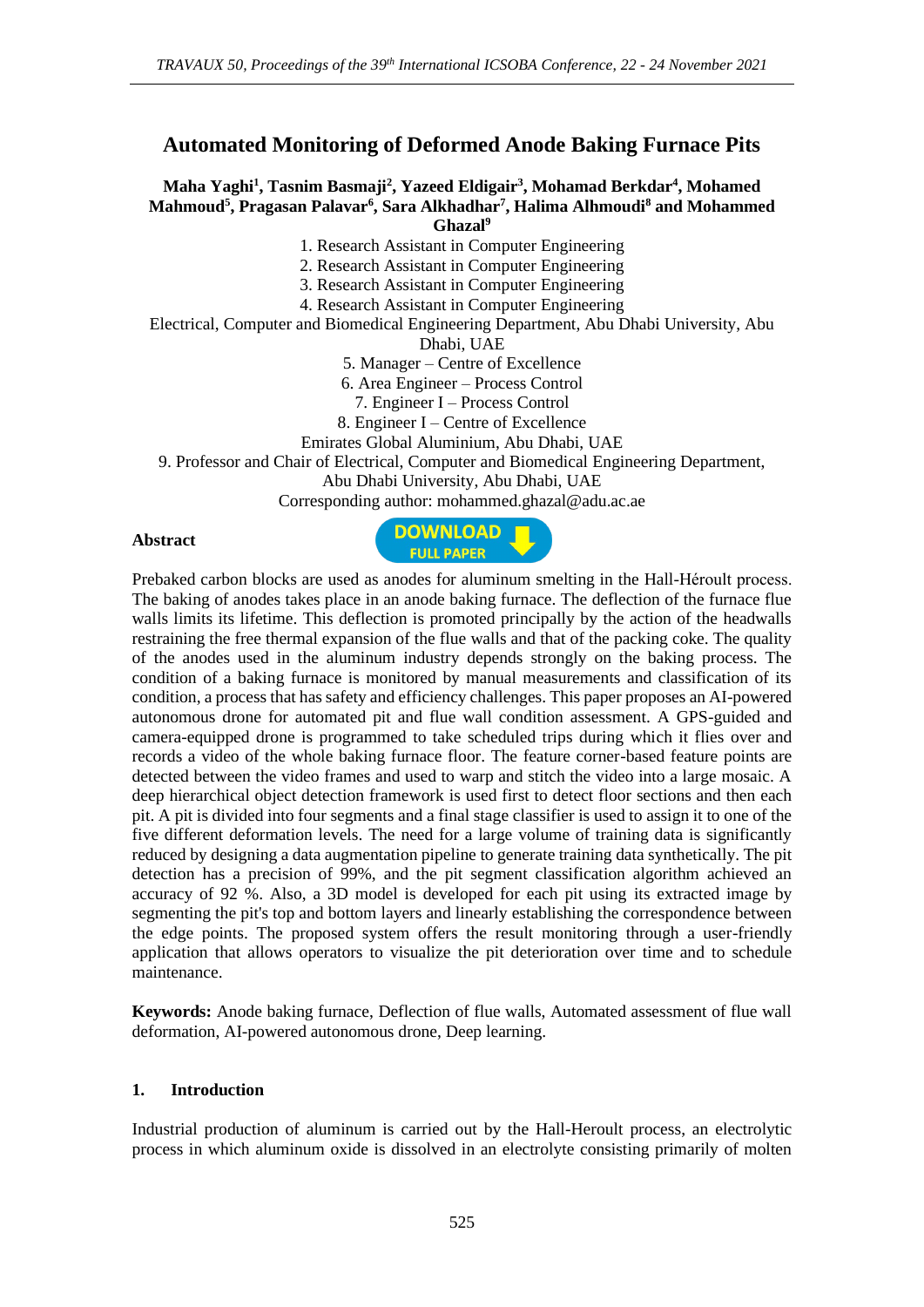cryolite and aluminum fluoride. During the process, prebaked carbon blocks are used as anodes and are baked up to 1150 ºC in large-scale Anode Baking Furnaces (ABFs) with a certain number of pits per section separated by flue-walls [1]. The dimensions of a single baking pit are around  $5.4 \times 0.8 \times 4.6$  m<sup>3</sup>. After the baking process is done, the baked anodes cool down in cooling sections before entering the fire sections. The entire process takes about 240 to 360 hours. This process is the most expensive step in anode production. The fuel supply and refractory repair represent approximately 15% of the total manufacturing cost of the carbon anodes [2].

Effective extraction of aluminum during electrolysis is heavily dictated by the quality of the baked carbon anodes used. Underbaking, overbaking, or uneven heating of the anode during baking will negatively affect the electrolysis process conditions. Anode sections close to the top and bottom of the pit are exposed to higher heat dissipations and consequently this results in overconsumption of carbon anode throughout the process [3]. Therefore, the anodes must have a homogeneous temperature distribution throughout the baking process [4].

After long periods of continuous operations in the ABF and the frequent exposures of high operating temperatures in the fixed baking pits leading to thermal and mechanical stresses, the pits start to exhibit deformations. In addition, cracks and deflections of the flue walls that are detrimental to the heating process also begin to appear, affecting the baking uniformity and the quality of the carbon anode. The presence of the headwalls inhibits the thermal expansion of the flue walls. As a result, the condition of the pits in an ABF deteriorates over time, limiting its lifetime. The deflections of the flue walls that occur vary in size, altering the width of the pits. Figure 1 shows the different flue wall deflection modes.



**Figure 1. Different modes of pit deformations.**

Human operators conduct surveys using measuring tape at an ambient temperature to monitor the refractory state. Pits with a width of 760 mm to 840 mm are classified as normal, a width of less than 300 mm as narrow, and greater than 900 mm as wide. Due to the depth of the pits being around 5 m and the large size of the baking furnace, regular monitoring of these pits is challenging and poses health and safety concerns for the inspection team.